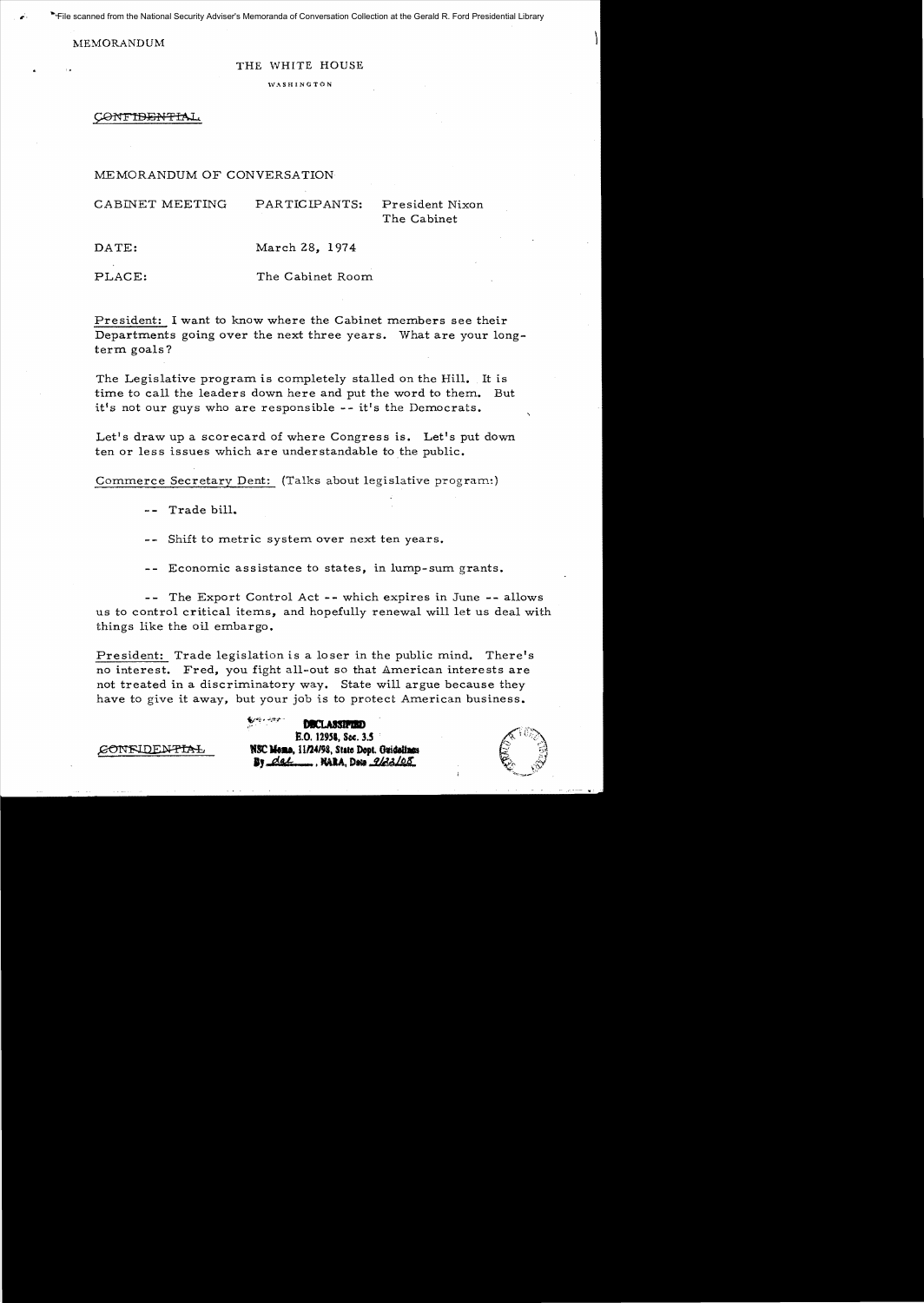Our candidates might be able to run against the Congres s this fall like the Democrats did in '48.

Harlow: We have to be ccreful not to whack the friendly Democrats.

President: Cap, what are the education prospects?

Weinberger: Education, health insurance, and welfare. The welfare rolls are down, for the first time ever, in 1973. We will save about \$11. 6 billion.

President: Welfare is the most emotional issue you have. Be sure to include work incentives in any program you develop.

Rog (Morton), the major emphasis today should be on energy. Next time, though, cover the park system--especially in connection with the Bicentennial.

President: (Gave a speech about the elections--comparing the situation to 1948 and '66. He said the Republicans have trouble being for something- -because they are conservative. This year the Democrats will be running against--we must be for. We can stand on the record and the progress we are pushing **--** and that the Congress is preventing these programs from going through. )

Morton: We have to expand oil fields where we have to go into supply by 1980 to reach our energy goals. We have over 4.000 law suits in court.

(Described some of the critical ones. )

I am getting nowhere on ga.s deregulation.

Oil shale is going well.



CONFIDENTIAI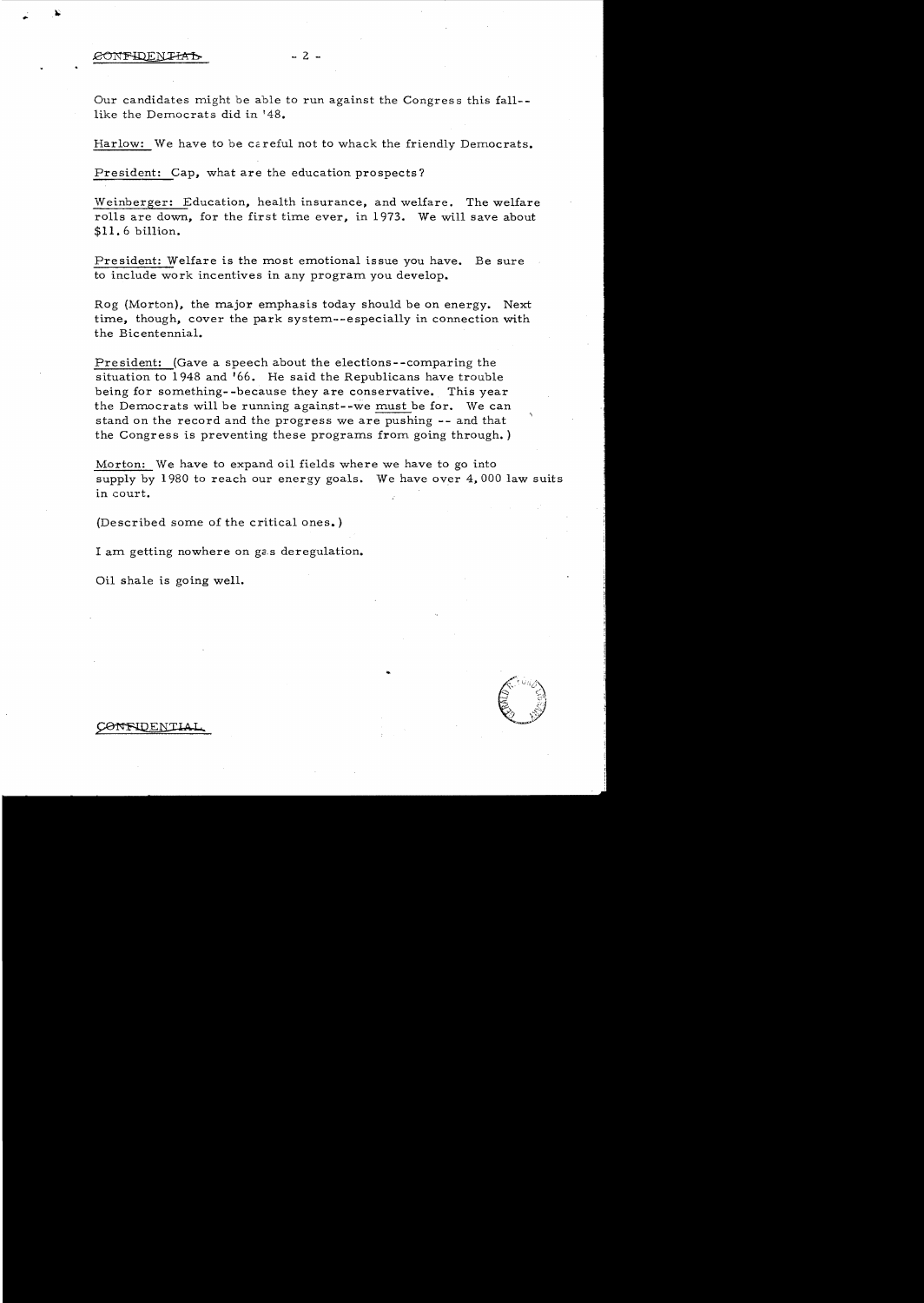$-$  pour up con.  $|r(1)|$ 

Colorat 2rty 28 Mar 74

I want to brown article und Central monters ses then dept going and compt & gree What are your layter goods. It is trank to call a lander down have & part the word K dan But it is not wit one gings ats are responsible - it is cleans. O 0 les issues which are industandable to public Dent (Talke amt legis jurgense) <u>Iradi sãu</u> Inft to metric systems are not co yes. Econ constt state - lung suru grants. Export control act (spacine June) attenus us to control critical etterne & highborth increment well At es cluel as (things but on Unkergo P Trade lazio is a less in a public mind. The witnest. Fred you fright all ant that U.S withwats and not they lowest put it may, but your job is to protect US trainisse Our coundrilates myst be able to remagement a Congress this pall - like Dones did in 48 Harbor Nave to be computed not to extract a friendly Quino. Cep ; cette t avec entrecession prospects. Cap Ednus Kwith Jusinas Wayare. Wilford sols are donne for prot time Welfare is a most encounter event you have Be serve to wichede with initiate in any peopyrially. 3 = Muston-major strupturis today should be every. Nust time, those new is parti sigetement en connection

E.O. 12958 (as amended) SEC 3.3 NSC Memo, 3/30/06, State Dept. Guidelines<br>By **MA** \_\_\_\_\_\_\_\_\_\_NARA, Date *S//1/09*